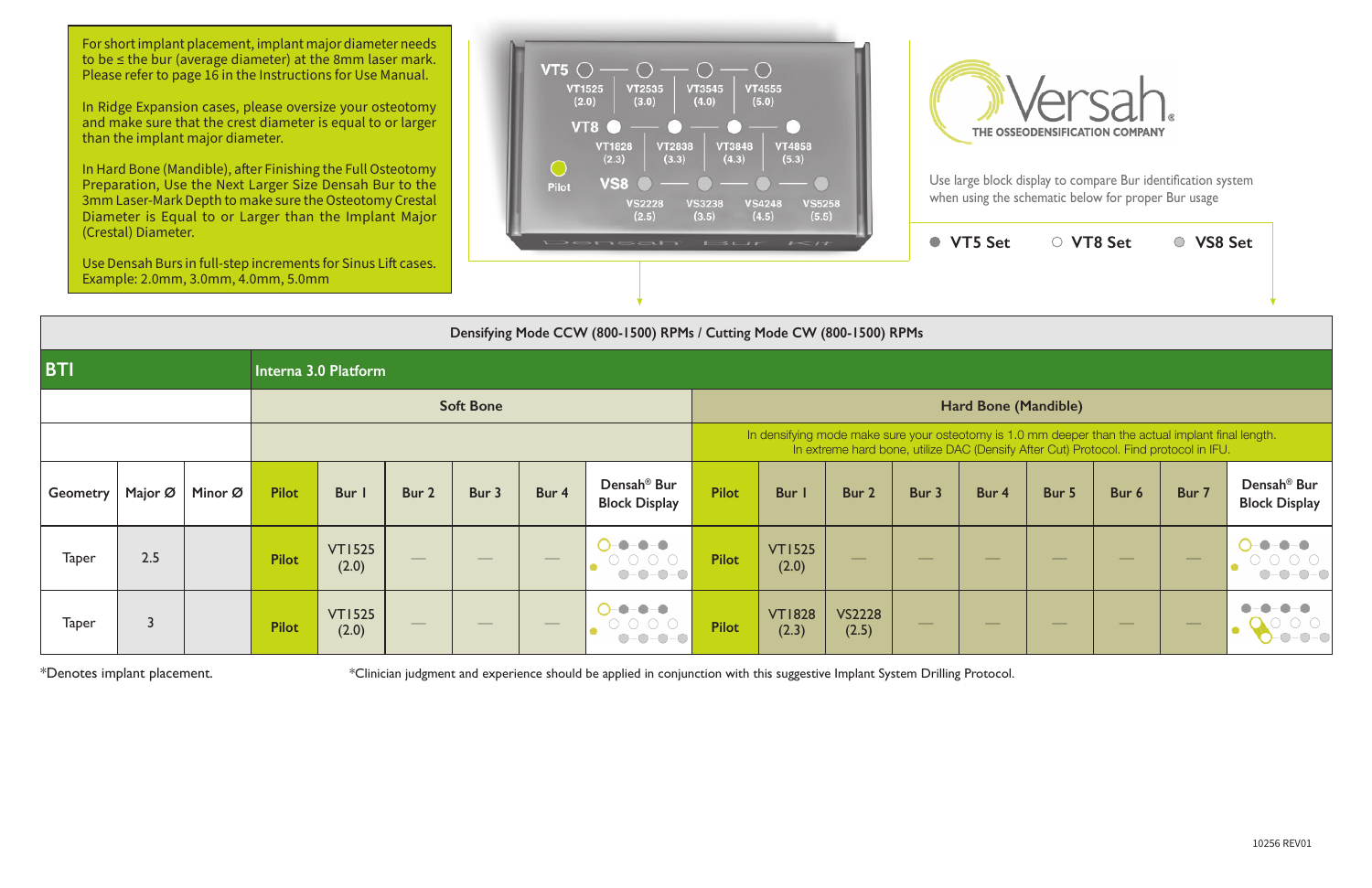For short implant placement, implant major diameter needs to be ≤ the bur (average diameter) at the 8mm laser mark. Please refer to page 16 in the Instructions for Use Manual.

In Ridge Expansion cases, please oversize your osteotomy and make sure that the crest diameter is equal to or larger than the implant major diameter.

In Hard Bone (Mandible), after Finishing the Full Osteotomy Preparation, Use the Next Larger Size Densah Bur to the 3mm Laser-Mark Depth to make sure the Osteotomy Crestal Diameter is Equal to or Larger than the Implant Major





|                 | (Crestal) Diameter. | Example: 2.0mm, 3.0mm, 4.0mm, 5.0mm |                          | Use Densah Burs in full-step increments for Sinus Lift cases. |                        |                        |       | DONOGIT BUT KIL                                                                                                  |                             |                        | ● VT5 Set              | ○ VT8 Set              |       | ○ VS8 Set |       |                                                                                                                                                                                             |                                                 |  |  |
|-----------------|---------------------|-------------------------------------|--------------------------|---------------------------------------------------------------|------------------------|------------------------|-------|------------------------------------------------------------------------------------------------------------------|-----------------------------|------------------------|------------------------|------------------------|-------|-----------|-------|---------------------------------------------------------------------------------------------------------------------------------------------------------------------------------------------|-------------------------------------------------|--|--|
|                 |                     |                                     |                          |                                                               |                        |                        |       |                                                                                                                  |                             |                        |                        |                        |       |           |       |                                                                                                                                                                                             |                                                 |  |  |
|                 |                     |                                     |                          |                                                               |                        |                        |       | Densifying Mode CCW (800-1500) RPMs / Cutting Mode CW (800-1500) RPMs                                            |                             |                        |                        |                        |       |           |       |                                                                                                                                                                                             |                                                 |  |  |
| <b>BTI</b>      |                     |                                     | <b>Interna Universal</b> |                                                               |                        |                        |       |                                                                                                                  |                             |                        |                        |                        |       |           |       |                                                                                                                                                                                             |                                                 |  |  |
|                 |                     |                                     |                          |                                                               |                        | <b>Soft Bone</b>       |       |                                                                                                                  | <b>Hard Bone (Mandible)</b> |                        |                        |                        |       |           |       |                                                                                                                                                                                             |                                                 |  |  |
|                 |                     |                                     |                          |                                                               |                        |                        |       |                                                                                                                  |                             |                        |                        |                        |       |           |       | In densifying mode make sure your osteotomy is 1.0 mm deeper than the actual implant final length.<br>In extreme hard bone, utilize DAC (Densify After Cut) Protocol. Find protocol in IFU. |                                                 |  |  |
| <b>Geometry</b> | Major Ø             | Minor Ø                             | <b>Pilot</b>             | Bur I                                                         | Bur 2                  | Bur 3                  | Bur 4 | Densah <sup>®</sup> Bur<br><b>Block Display</b>                                                                  | <b>Pilot</b>                | <b>Bur</b> I           | Bur 2                  | Bur 3                  | Bur 4 | Bur 5     | Bur 6 | Bur 7                                                                                                                                                                                       | Densah <sup>®</sup> Bur<br><b>Block Display</b> |  |  |
| Straight        | 3.3                 |                                     | <b>Pilot</b>             | <b>VT1828</b><br>(2.3)                                        | <b>VS2228</b><br>(2.5) |                        |       | $\bullet - \bullet$<br>$\bullet$<br>$\circ$ 0 0<br>$-0-0-0$                                                      | <b>Pilot</b>                | <b>VT1828</b><br>(2.3) | <b>VS2228</b><br>(2.5) |                        |       |           |       |                                                                                                                                                                                             | $-\bullet$<br>$O-O-O$                           |  |  |
| Straight        | 3.5                 |                                     | <b>Pilot</b>             | <b>VT1525</b><br>(2.0)                                        | <b>VS2228</b><br>(2.5) |                        |       | $-\bullet-\bullet$<br>$\bigcirc$<br>$O$ $O$<br>$-0-0-0$                                                          | <b>Pilot</b>                | <b>VT1828</b><br>(2.3) | <b>VT2535</b><br>(3.0) |                        |       |           |       |                                                                                                                                                                                             | -0–0                                            |  |  |
| Straight        | 3.75                |                                     | <b>Pilot</b>             | <b>VT1828</b><br>(2.3)                                        | <b>VT2535</b><br>(3.0) |                        |       | $\bullet - \bullet$<br>$\bullet$<br>$\circ$ $\circ$ $\circ$<br>$\boldsymbol{\sigma}$<br>$-0-0-0$<br>$\bigcirc$ - | <b>Pilot</b>                | <b>VT1828</b><br>(2.3) | <b>VT2535</b><br>(3.0) |                        |       |           |       |                                                                                                                                                                                             | $O$ $O$<br>$-O$ -O<br>$\bigcirc$                |  |  |
| Straight        | $\overline{4}$      |                                     | <b>Pilot</b>             | <b>VT1828</b><br>(2.3)                                        | <b>VT2838</b><br>(3.3) | <b>VS3238</b><br>(3.5) |       | $\bullet$<br>$\bullet-\bullet$<br>$\bullet$<br>$\circ$ $\circ$<br>$0 - 0 - 0$                                    | <b>Pilot</b>                | <b>VT1828</b><br>(2.3) | <b>VT2838</b><br>(3.3) | <b>VS3238</b><br>(3.5) |       |           |       |                                                                                                                                                                                             | ●<br>$\bullet$ 0-0<br>$\bigcirc$                |  |  |
| Straight        | 4.25                |                                     | <b>Pilot</b>             | <b>VT1828</b><br>(2.3)                                        | <b>VT2838</b><br>(3.3) | <b>VS3238</b><br>(3.5) |       | $\bullet$<br>$-O$ - $O$<br>$\bigcirc$                                                                            | <b>Pilot</b>                | <b>VT1828</b><br>(2.3) | <b>VT2838</b><br>(3.3) | <b>VS3238</b><br>(3.5) |       |           |       |                                                                                                                                                                                             |                                                 |  |  |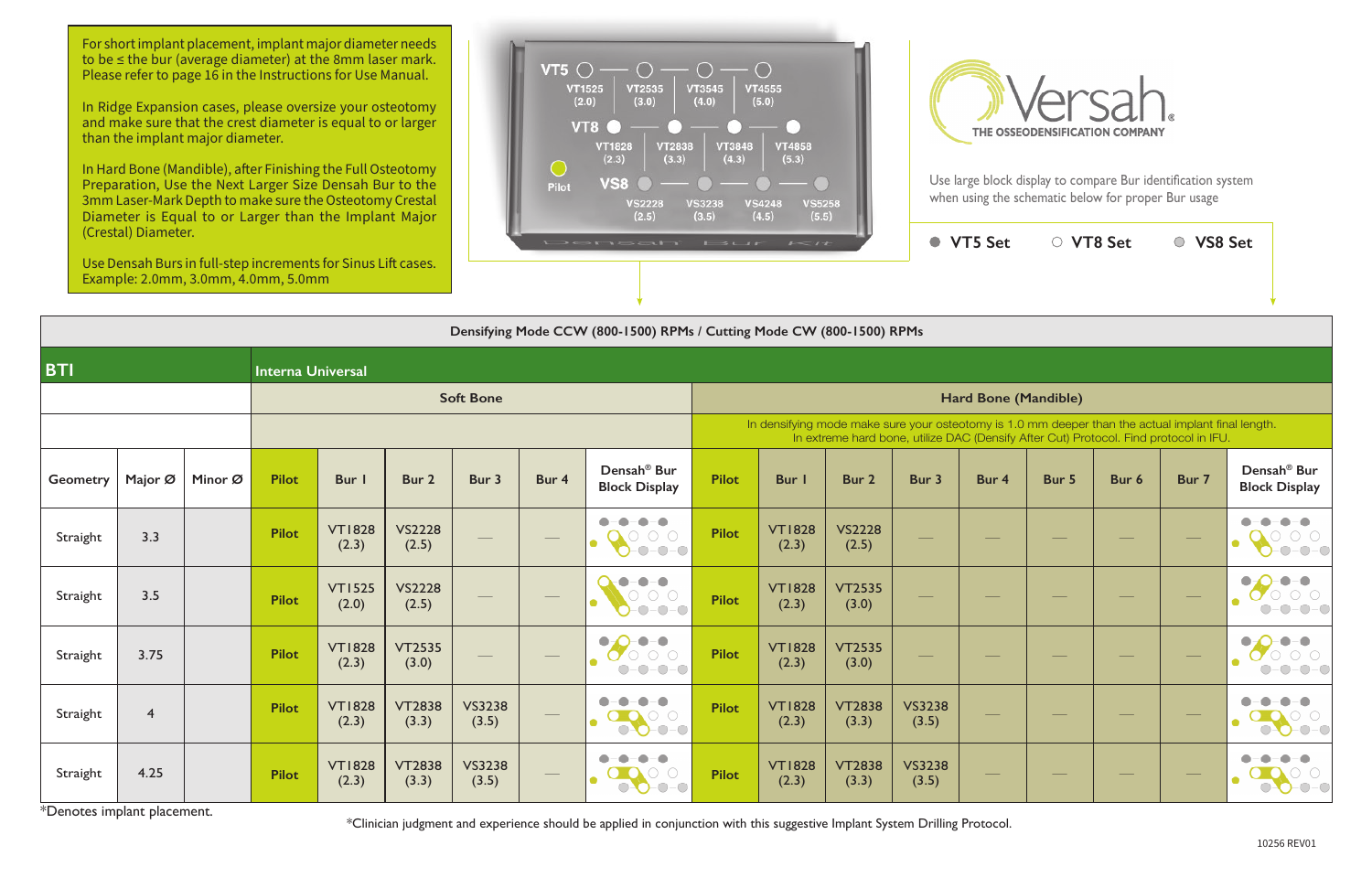For short implant placement, implant major diameter needs to be ≤ the bur (average diameter) at the 8mm laser mark. Please refer to page 16 in the Instructions for Use Manual.

In Hard Bone (Mandible), after Finishing the Full Osteotomy Preparation, Use the Next Larger Size Densah Bur to the 3mm Laser-Mark Depth to make sure the Osteotomy Crestal Diameter is Equal to or Larger than the Implant Major

In Ridge Expansion cases, please oversize your osteotomy and make sure that the crest diameter is equal to or larger than the implant major diameter.





|                 | (Crestal) Diameter. | Use Densah Burs in full-step increments for Sinus Lift cases.<br>Example: 2.0mm, 3.0mm, 4.0mm, 5.0mm |              |                               |                        |                        |                        | Commentation of the contract of the state of the state of the state of the state of the state of the state of the state of the state of the state of the state of the state of the state of the state of the state of the stat                                                                                                                                                                                                                                                                                     |                                                                                                                                                                                             |                        | ● VT5 Set              | ○ VT8 Set              |                        | ○ VS8 Set              |                        |                          |                                                 |  |  |
|-----------------|---------------------|------------------------------------------------------------------------------------------------------|--------------|-------------------------------|------------------------|------------------------|------------------------|--------------------------------------------------------------------------------------------------------------------------------------------------------------------------------------------------------------------------------------------------------------------------------------------------------------------------------------------------------------------------------------------------------------------------------------------------------------------------------------------------------------------|---------------------------------------------------------------------------------------------------------------------------------------------------------------------------------------------|------------------------|------------------------|------------------------|------------------------|------------------------|------------------------|--------------------------|-------------------------------------------------|--|--|
|                 |                     |                                                                                                      |              |                               |                        |                        |                        | Densifying Mode CCW (800-1500) RPMs / Cutting Mode CW (800-1500) RPMs                                                                                                                                                                                                                                                                                                                                                                                                                                              |                                                                                                                                                                                             |                        |                        |                        |                        |                        |                        |                          |                                                 |  |  |
| <b>BTI</b>      |                     |                                                                                                      |              | <b>Interna Universal Plus</b> |                        |                        |                        |                                                                                                                                                                                                                                                                                                                                                                                                                                                                                                                    |                                                                                                                                                                                             |                        |                        |                        |                        |                        |                        |                          |                                                 |  |  |
|                 |                     |                                                                                                      |              |                               |                        | <b>Soft Bone</b>       |                        |                                                                                                                                                                                                                                                                                                                                                                                                                                                                                                                    | Hard Bone (Mandible)                                                                                                                                                                        |                        |                        |                        |                        |                        |                        |                          |                                                 |  |  |
|                 |                     |                                                                                                      |              |                               |                        |                        |                        |                                                                                                                                                                                                                                                                                                                                                                                                                                                                                                                    | In densifying mode make sure your osteotomy is 1.0 mm deeper than the actual implant final length.<br>In extreme hard bone, utilize DAC (Densify After Cut) Protocol. Find protocol in IFU. |                        |                        |                        |                        |                        |                        |                          |                                                 |  |  |
| <b>Geometry</b> | Major Ø             | Minor Ø                                                                                              | <b>Pilot</b> | Bur                           | Bur 2                  | Bur 3                  | Bur 4                  | Densah <sup>®</sup> Bur<br><b>Block Display</b>                                                                                                                                                                                                                                                                                                                                                                                                                                                                    | <b>Pilot</b>                                                                                                                                                                                | <b>Bur</b> I           | Bur 2                  | Bur 3                  | Bur 4                  | Bur 5                  | Bur 6                  | Bur 7                    | Densah <sup>®</sup> Bur<br><b>Block Display</b> |  |  |
| <b>Taper</b>    | 4.5                 |                                                                                                      | <b>Pilot</b> | <b>VT1525</b><br>(2.0)        | <b>VT2535</b><br>(3.0) | <b>VT3545</b><br>(4.0) |                        | $\begin{array}{cccccccccc} \textbf{0} & \textbf{0} & \textbf{0} & \textbf{0} & \textbf{0} & \textbf{0} & \textbf{0} & \textbf{0} & \textbf{0} & \textbf{0} & \textbf{0} & \textbf{0} & \textbf{0} & \textbf{0} & \textbf{0} & \textbf{0} & \textbf{0} & \textbf{0} & \textbf{0} & \textbf{0} & \textbf{0} & \textbf{0} & \textbf{0} & \textbf{0} & \textbf{0} & \textbf{0} & \textbf{0} & \textbf{0} & \textbf{0} & \textbf{0} & \$<br>$\begin{array}{ccc} \circ & \circ & \circ & \circ \end{array}$<br>$O-O-O-O$ | <b>Pilot</b>                                                                                                                                                                                | <b>VT1828</b><br>(2.3) | <b>VT2535</b><br>(3.0) | <b>VT2838</b><br>(3.3) | <b>VT3545</b><br>(4.0) |                        |                        |                          |                                                 |  |  |
| <b>Taper</b>    | 5                   |                                                                                                      | <b>Pilot</b> | <b>VT1828</b><br>(2.3)        | <b>VT2838</b><br>(3.3) | <b>VT3848</b><br>(4.3) |                        |                                                                                                                                                                                                                                                                                                                                                                                                                                                                                                                    | <b>Pilot</b>                                                                                                                                                                                | <b>VT1828</b><br>(2.3) | <b>VT2535</b><br>(3.0) | <b>VT2838</b><br>(3.3) | <b>VT3545</b><br>(4.0) | <b>VT3848</b><br>(4.3) | <b>VS4248</b><br>(4.5) | $\overline{\phantom{0}}$ |                                                 |  |  |
| <b>Taper</b>    | 5.5                 |                                                                                                      | <b>Pilot</b> | <b>VT1525</b><br>(2.0)        | <b>VT2535</b><br>(3.0) | <b>VT3545</b><br>(4.0) | <b>VT4555</b><br>(5.0) | $- - - - -$<br>$\begin{array}{ccc} \circ & \circ & \circ & \circ \end{array}$                                                                                                                                                                                                                                                                                                                                                                                                                                      | Pilot                                                                                                                                                                                       | <b>VT1828</b><br>(2.3) | <b>VT2535</b><br>(3.0) | <b>VT2838</b><br>(3.3) | <b>VT3545</b><br>(4.0) | <b>VT3848</b><br>(4.3) | <b>VT4555</b><br>(5.0) | $\hspace{0.05cm}$        |                                                 |  |  |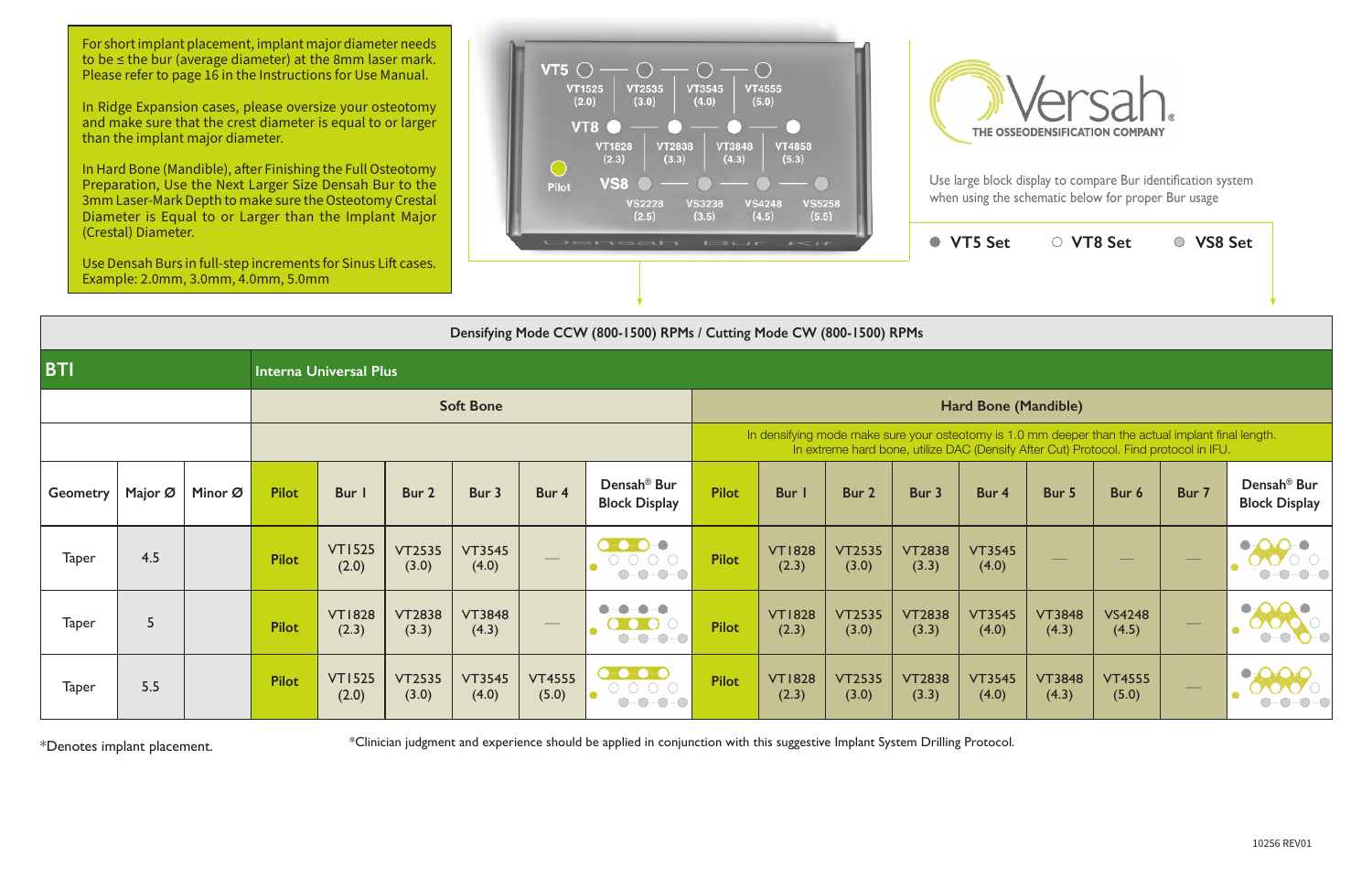For short implant placement, implant major diameter needs to be ≤ the bur (average diameter) at the 8mm laser mark. Please refer to page 16 in the Instructions for Use Manual.

In Hard Bone (Mandible), after Finishing the Full Osteotomy Preparation, Use the Next Larger Size Densah Bur to the 3mm Laser-Mark Depth to make sure the Osteotomy Crestal Diameter is Equal to or Larger than the Implant Major





In Ridge Expansion cases, please oversize your osteotomy and make sure that the crest diameter is equal to or larger than the implant major diameter.

|                 | (Crestal) Diameter. | Use Densah Burs in full-step increments for Sinus Lift cases.<br>Example: 2.0mm, 3.0mm, 4.0mm, 5.0mm |              |                        |                        |                        |                        | Densati Bur Kit                                                                            |                                                                                                                                                                                             |                        | ● VT5 Set              | ○ VT8 Set              |                        | ○ VS8 Set              |                        |                        |                                                 |  |  |  |
|-----------------|---------------------|------------------------------------------------------------------------------------------------------|--------------|------------------------|------------------------|------------------------|------------------------|--------------------------------------------------------------------------------------------|---------------------------------------------------------------------------------------------------------------------------------------------------------------------------------------------|------------------------|------------------------|------------------------|------------------------|------------------------|------------------------|------------------------|-------------------------------------------------|--|--|--|
|                 |                     |                                                                                                      |              |                        |                        |                        |                        | Densifying Mode CCW (800-1500) RPMs / Cutting Mode CW (800-1500) RPMs                      |                                                                                                                                                                                             |                        |                        |                        |                        |                        |                        |                        |                                                 |  |  |  |
| <b>BTI</b>      |                     |                                                                                                      | Interna Wide |                        |                        |                        |                        |                                                                                            |                                                                                                                                                                                             |                        |                        |                        |                        |                        |                        |                        |                                                 |  |  |  |
|                 |                     |                                                                                                      |              |                        |                        | <b>Soft Bone</b>       |                        |                                                                                            | Hard Bone (Mandible)                                                                                                                                                                        |                        |                        |                        |                        |                        |                        |                        |                                                 |  |  |  |
|                 |                     |                                                                                                      |              |                        |                        |                        |                        |                                                                                            | In densifying mode make sure your osteotomy is 1.0 mm deeper than the actual implant final length.<br>In extreme hard bone, utilize DAC (Densify After Cut) Protocol. Find protocol in IFU. |                        |                        |                        |                        |                        |                        |                        |                                                 |  |  |  |
| <b>Geometry</b> | Major Ø             | Minor Ø                                                                                              | <b>Pilot</b> | Bur I                  | Bur 2                  | Bur 3                  | Bur 4                  | Densah <sup>®</sup> Bur<br><b>Block Display</b>                                            | <b>Pilot</b>                                                                                                                                                                                | Bur I                  | Bur 2                  | Bur 3                  | Bur 4                  | Bur 5                  | Bur 6                  | Bur 7                  | Densah <sup>®</sup> Bur<br><b>Block Display</b> |  |  |  |
| <b>Taper</b>    | 5.5                 |                                                                                                      | <b>Pilot</b> | <b>VT1525</b><br>(2.0) | <b>VT2535</b><br>(3.0) | <b>VT3545</b><br>(4.0) | <b>VT4555</b><br>(5.0) | $- - - - -$<br>$\begin{array}{ccc} \circ & \circ & \circ & \circ \end{array}$<br>$O-O-O-O$ | <b>Pilot</b>                                                                                                                                                                                | <b>VT1828</b><br>(2.3) | <b>VT2535</b><br>(3.0) | <b>VT2838</b><br>(3.3) | <b>VT3545</b><br>(4.0) | <b>VT3848</b><br>(4.3) | <b>VT4555</b><br>(5.0) |                        |                                                 |  |  |  |
| <b>Taper</b>    | 6                   |                                                                                                      | <b>Pilot</b> | <b>VT1828</b><br>(2.3) | <b>VT2838</b><br>(3.3) | <b>VT3848</b><br>(4.3) | <b>VT4858</b><br>(5.3) | $-0-0-0$                                                                                   | <b>Pilot</b>                                                                                                                                                                                | <b>VT1828</b><br>(2.3) | <b>VT2535</b><br>(3.0) | <b>VT2838</b><br>(3.3) | <b>VT3545</b><br>(4.0) | <b>VT3848</b><br>(4.3) | <b>VT4858</b><br>(5.3) | <b>VS5258</b><br>(5.5) |                                                 |  |  |  |

\*Denotes implant placement. **The summent of the state of the system** of this suggestive Implant System Drilling Protocol.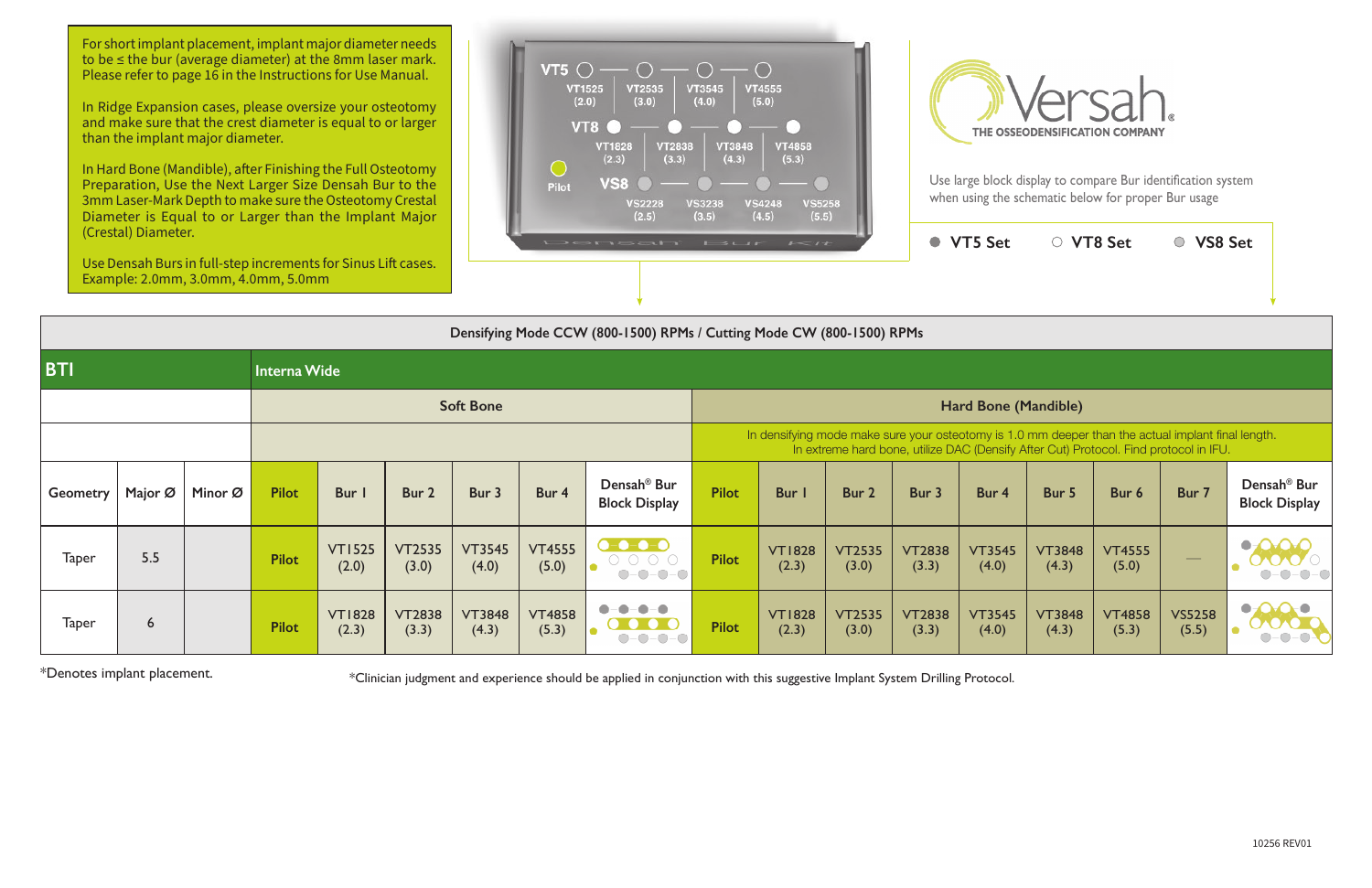For short implant placement, implant major diameter needs to be ≤ the bur (average diameter) at the 8mm laser mark. Please refer to page 16 in the Instructions for Use Manual.

In Ridge Expansion cases, please oversize your osteotomy and make sure that the crest diameter is equal to or larger than the implant major diameter.

In Hard Bone (Mandible), after Finishing the Full Osteotomy Preparation, Use the Next Larger Size Densah Bur to the 3mm Laser-Mark Depth to make sure the Osteotomy Crestal Diameter is Equal to or Larger than the Implant Major





Use large block display to compare Bur identification system when using the schematic below for proper Bur usage

|              | (Crestal) Diameter. | Example: 2.0mm, 3.0mm, 4.0mm, 5.0mm |                     | Use Densah Burs in full-step increments for Sinus Lift cases. |                        |                  |       | DONOGIT BUT KIL                                                                                                                                                                                                                                                                                                                                                                                                                                                                       |                      |                        | ● VT5 Set                                                                                                                                                                                   | ○ VT8 Set |       | ○ VS8 Set |       |                          |                                                                                                                                                           |  |  |  |
|--------------|---------------------|-------------------------------------|---------------------|---------------------------------------------------------------|------------------------|------------------|-------|---------------------------------------------------------------------------------------------------------------------------------------------------------------------------------------------------------------------------------------------------------------------------------------------------------------------------------------------------------------------------------------------------------------------------------------------------------------------------------------|----------------------|------------------------|---------------------------------------------------------------------------------------------------------------------------------------------------------------------------------------------|-----------|-------|-----------|-------|--------------------------|-----------------------------------------------------------------------------------------------------------------------------------------------------------|--|--|--|
|              |                     |                                     |                     |                                                               |                        |                  |       | Densifying Mode CCW (800-1500) RPMs / Cutting Mode CW (800-1500) RPMs                                                                                                                                                                                                                                                                                                                                                                                                                 |                      |                        |                                                                                                                                                                                             |           |       |           |       |                          |                                                                                                                                                           |  |  |  |
| <b>BTI</b>   |                     |                                     | <b>Externa Tiny</b> |                                                               |                        |                  |       |                                                                                                                                                                                                                                                                                                                                                                                                                                                                                       |                      |                        |                                                                                                                                                                                             |           |       |           |       |                          |                                                                                                                                                           |  |  |  |
|              |                     |                                     |                     |                                                               |                        | <b>Soft Bone</b> |       |                                                                                                                                                                                                                                                                                                                                                                                                                                                                                       | Hard Bone (Mandible) |                        |                                                                                                                                                                                             |           |       |           |       |                          |                                                                                                                                                           |  |  |  |
|              |                     |                                     |                     |                                                               |                        |                  |       |                                                                                                                                                                                                                                                                                                                                                                                                                                                                                       |                      |                        | In densifying mode make sure your osteotomy is 1.0 mm deeper than the actual implant final length.<br>In extreme hard bone, utilize DAC (Densify After Cut) Protocol. Find protocol in IFU. |           |       |           |       |                          |                                                                                                                                                           |  |  |  |
| Geometry     | Major Ø             | Minor Ø                             | <b>Pilot</b>        | Bur I                                                         | Bur 2                  | Bur 3            | Bur 4 | Densah <sup>®</sup> Bur<br><b>Block Display</b>                                                                                                                                                                                                                                                                                                                                                                                                                                       | <b>Pilot</b>         | Bur I                  | Bur 2                                                                                                                                                                                       | Bur 3     | Bur 4 | Bur 5     | Bur 6 | Bur 7                    | Densah <sup>®</sup> Bur<br><b>Block Display</b>                                                                                                           |  |  |  |
| <b>Taper</b> | 2.5                 |                                     | Pilot               | <b>VT1525</b><br>(2.0)                                        |                        |                  |       | $\begin{array}{c} \textbf{0} - \textbf{0} \end{array}$<br>$-\bigcirc$<br>$\begin{array}{ccc} \circ & \circ & \circ & \circ \end{array}$<br>$O-O-O-O$                                                                                                                                                                                                                                                                                                                                  | <b>Pilot</b>         | <b>VT1525</b><br>(2.0) |                                                                                                                                                                                             |           |       |           |       |                          | $\begin{array}{cccccccccc} -\bullet & -\bullet & -\bullet & \end{array}$<br>$\begin{array}{ccc} & \circ & \circ & \circ & \circ \end{array}$<br>$O-O-O-C$ |  |  |  |
| <b>Taper</b> | $\overline{3}$      |                                     | <b>Pilot</b>        | <b>VT1828</b><br>(2.3)                                        |                        |                  |       | $\bullet$<br>$\bullet - \bullet$<br>$\bullet$<br>O O O O<br>$O-O-O-O$                                                                                                                                                                                                                                                                                                                                                                                                                 | <b>Pilot</b>         | <b>VT1828</b><br>(2.3) | <b>VS2228</b><br>(2.5)                                                                                                                                                                      |           |       |           |       |                          |                                                                                                                                                           |  |  |  |
| <b>Taper</b> | 3.3                 |                                     | <b>Pilot</b>        | <b>VT1828</b><br>(2.3)                                        | <b>VS2228</b><br>(2.5) |                  |       | $\bullet$<br>$\bullet$<br>$\bullet$ – $\bullet$<br>$\circ$ $\circ$<br>$-0-0-0$                                                                                                                                                                                                                                                                                                                                                                                                        | <b>Pilot</b>         | <b>VT1828</b><br>(2.3) | <b>VS2228</b><br>(2.5)                                                                                                                                                                      |           |       |           |       |                          |                                                                                                                                                           |  |  |  |
| <b>Taper</b> | 3.5                 |                                     | Pilot               | <b>VT1525</b><br>(2.0)                                        | <b>VS2228</b><br>(2.5) |                  |       | $-\bullet-\bullet$<br>$\bullet$<br>$\begin{array}{ccc} & \circ & \circ & \circ \end{array}$<br>$-0-0-0$                                                                                                                                                                                                                                                                                                                                                                               | <b>Pilot</b>         | <b>VT1828</b><br>(2.3) | <b>VT2535</b><br>(3.0)                                                                                                                                                                      | __        |       |           |       | $\overline{\phantom{a}}$ | $\bigcirc$<br>$-O-C$                                                                                                                                      |  |  |  |
| <b>Taper</b> | 3.75                |                                     | <b>Pilot</b>        | <b>VT1525</b><br>(2.0)                                        | <b>VT2535</b><br>(3.0) |                  |       | $\begin{picture}(20,20) \put(0,0){\line(1,0){10}} \put(15,0){\line(1,0){10}} \put(15,0){\line(1,0){10}} \put(15,0){\line(1,0){10}} \put(15,0){\line(1,0){10}} \put(15,0){\line(1,0){10}} \put(15,0){\line(1,0){10}} \put(15,0){\line(1,0){10}} \put(15,0){\line(1,0){10}} \put(15,0){\line(1,0){10}} \put(15,0){\line(1,0){10}} \put(15,0){\line(1$<br>$\bullet$ -O-<br>$\bigcirc$<br>$\begin{array}{ccc} & \circ & \circ & \circ \end{array}$<br>$-O$ -O<br>$\bigcirc$<br>$\bigcirc$ | <b>Pilot</b>         | <b>VT1828</b><br>(2.3) | <b>VT2535</b><br>(3.0)                                                                                                                                                                      |           |       |           |       |                          |                                                                                                                                                           |  |  |  |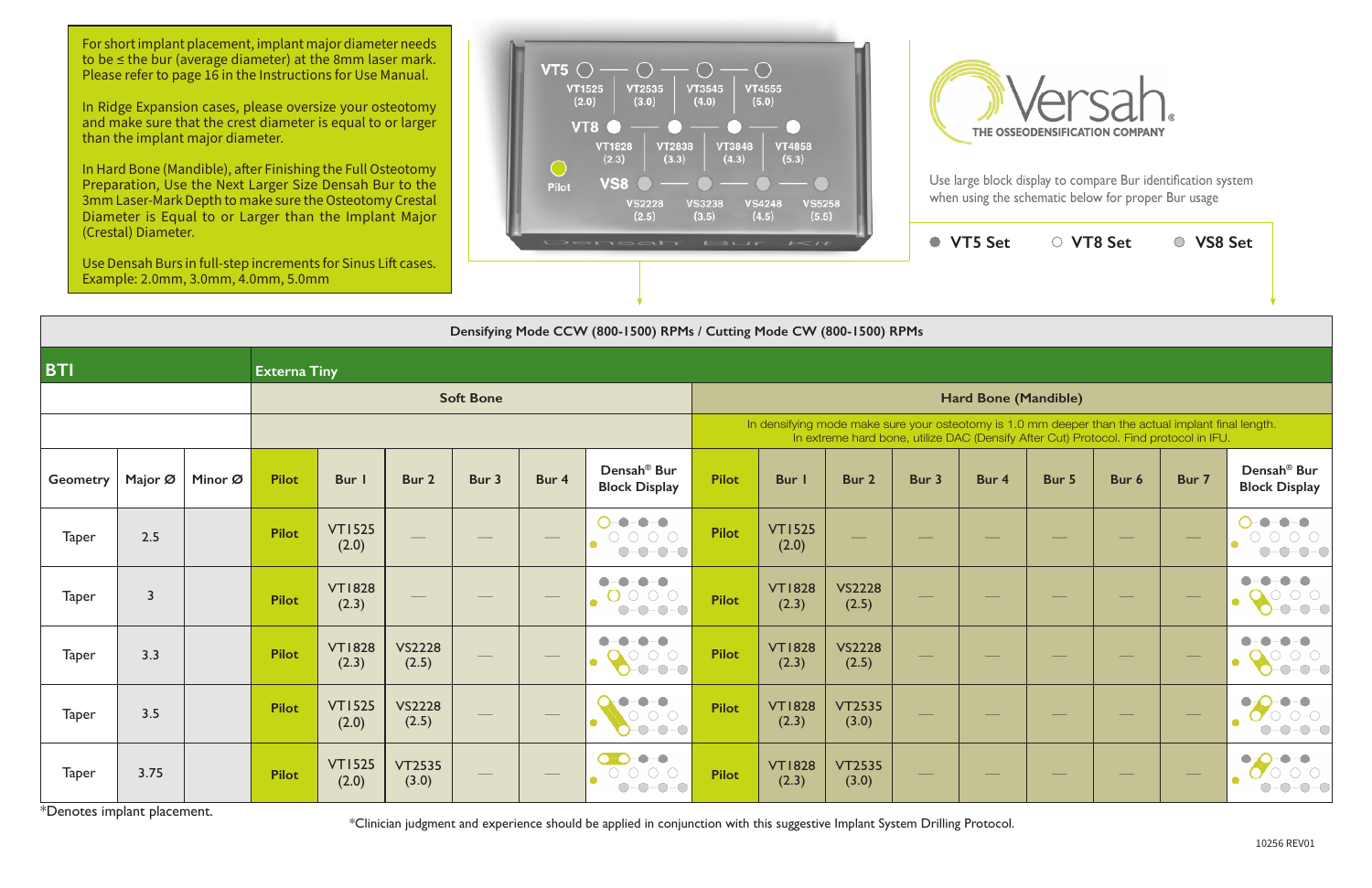For short implant placement, implant major diameter needs to be ≤ the bur (average diameter) at the 8mm laser mark. Please refer to page 16 in the Instructions for Use Manual.

In Hard Bone (Mandible), after Finishing the Full Osteotomy Preparation, Use the Next Larger Size Densah Bur to the 3mm Laser-Mark Depth to make sure the Osteotomy Crestal Diameter is Equal to or Larger than the Implant Major





Use large block display to compare Bur identification system when using the schematic below for proper Bur usage

In Ridge Expansion cases, please oversize your osteotomy and make sure that the crest diameter is equal to or larger than the implant major diameter.

|                 | (Crestal) Diameter.<br>Example: 2.0mm, 3.0mm, 4.0mm, 5.0mm |         |                          | Use Densah Burs in full-step increments for Sinus Lift cases. |                        |                        |                   | <b>CONTRACTO ESCAP</b>                                                                                      |                                                                                                                                                                                             | $1 - 11$               |                        | ● VT5 Set              | ○ VT8 Set |       | ○ VS8 Set |                  |                                                 |  |  |  |
|-----------------|------------------------------------------------------------|---------|--------------------------|---------------------------------------------------------------|------------------------|------------------------|-------------------|-------------------------------------------------------------------------------------------------------------|---------------------------------------------------------------------------------------------------------------------------------------------------------------------------------------------|------------------------|------------------------|------------------------|-----------|-------|-----------|------------------|-------------------------------------------------|--|--|--|
|                 |                                                            |         |                          |                                                               |                        |                        |                   | Densifying Mode CCW (800-1500) RPMs / Cutting Mode CW (800-1500) RPMs                                       |                                                                                                                                                                                             |                        |                        |                        |           |       |           |                  |                                                 |  |  |  |
| <b>BTI</b>      |                                                            |         | <b>Externa Universal</b> |                                                               |                        |                        |                   |                                                                                                             |                                                                                                                                                                                             |                        |                        |                        |           |       |           |                  |                                                 |  |  |  |
|                 |                                                            |         |                          |                                                               |                        | <b>Soft Bone</b>       |                   |                                                                                                             | Hard Bone (Mandible)                                                                                                                                                                        |                        |                        |                        |           |       |           |                  |                                                 |  |  |  |
|                 |                                                            |         |                          |                                                               |                        |                        |                   |                                                                                                             | In densifying mode make sure your osteotomy is 1.0 mm deeper than the actual implant final length.<br>In extreme hard bone, utilize DAC (Densify After Cut) Protocol. Find protocol in IFU. |                        |                        |                        |           |       |           |                  |                                                 |  |  |  |
| <b>Geometry</b> | Major Ø                                                    | Minor Ø | <b>Pilot</b>             | Bur I                                                         | Bur 2                  | Bur 3                  | Bur 4             | Densah <sup>®</sup> Bur<br><b>Block Display</b>                                                             | <b>Pilot</b>                                                                                                                                                                                | Bur I                  | Bur 2                  | Bur 3                  | Bur 4     | Bur 5 | Bur 6     | Bur 7            | Densah <sup>®</sup> Bur<br><b>Block Display</b> |  |  |  |
| Straight        | 3.75                                                       |         | <b>Pilot</b>             | <b>VT1525</b><br>(2.0)                                        | <b>VT2535</b><br>(3.0) |                        |                   | $-\bullet-\bullet$<br>$\Box$<br>$\begin{array}{ccc} \circ & \circ & \circ & \circ \end{array}$<br>$O-O-O-O$ | <b>Pilot</b>                                                                                                                                                                                | <b>VT1828</b><br>(2.3) | <b>VT2535</b><br>(3.0) |                        |           |       |           |                  |                                                 |  |  |  |
| Straight        | $\overline{4}$                                             |         | <b>Pilot</b>             | <b>VT1828</b><br>(2.3)                                        | <b>VT2838</b><br>(3.3) | <b>VS3238</b><br>(3.5) | $\hspace{0.05cm}$ |                                                                                                             | <b>Pilot</b>                                                                                                                                                                                | <b>VT1828</b><br>(2.3) | <b>VT2838</b><br>(3.3) | <b>VS3238</b><br>(3.5) |           |       |           | $\hspace{0.1cm}$ |                                                 |  |  |  |